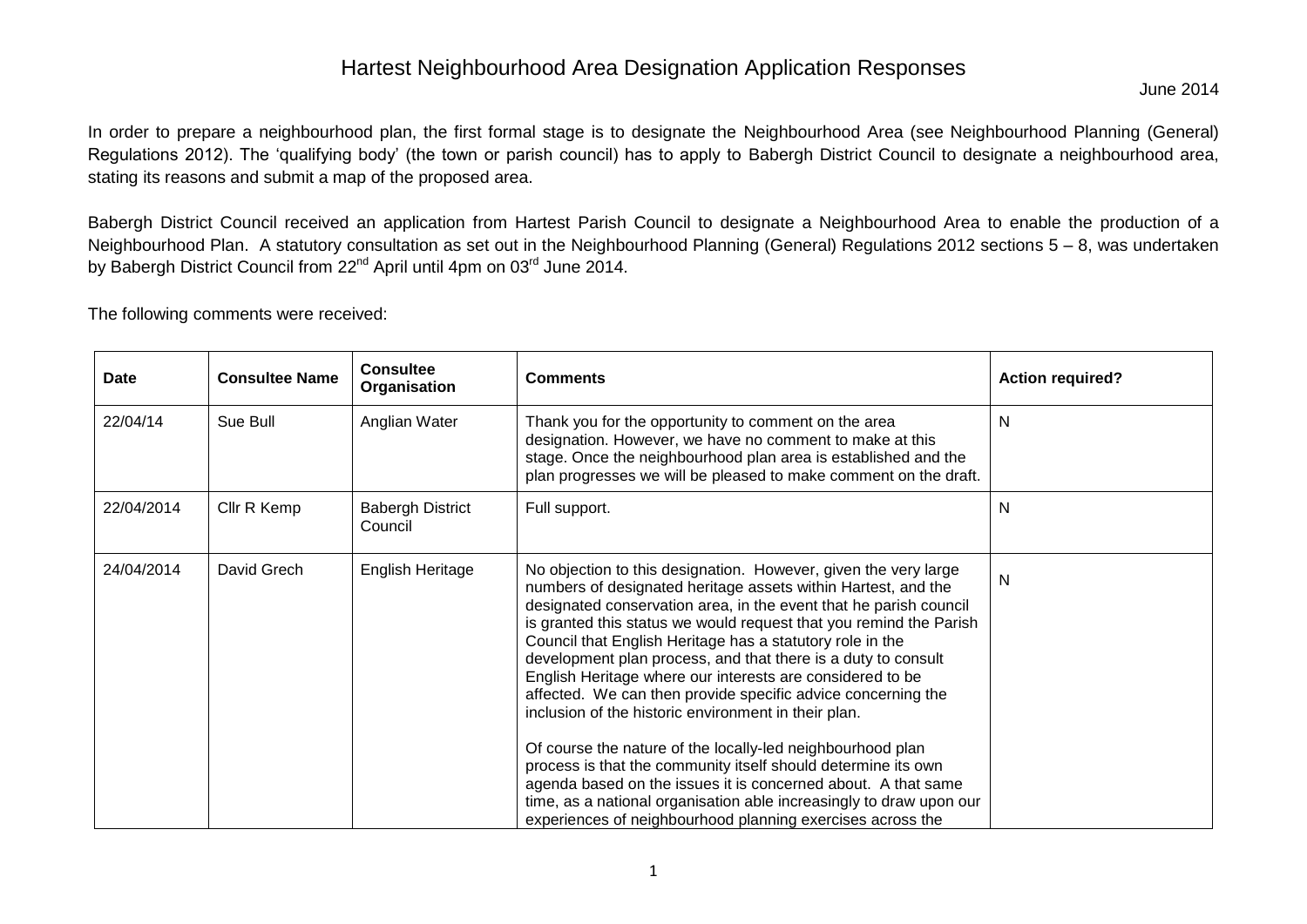June 2014

| Date       | <b>Consultee Name</b> | <b>Consultee</b><br>Organisation | <b>Comments</b>                                                                                                                                                                                                                                                                                                                                                                                                                                                                                                                                                                                                                                                                                                                                                                                                       | <b>Action required?</b> |
|------------|-----------------------|----------------------------------|-----------------------------------------------------------------------------------------------------------------------------------------------------------------------------------------------------------------------------------------------------------------------------------------------------------------------------------------------------------------------------------------------------------------------------------------------------------------------------------------------------------------------------------------------------------------------------------------------------------------------------------------------------------------------------------------------------------------------------------------------------------------------------------------------------------------------|-------------------------|
|            |                       |                                  | country, our input, agreed on a case by case basis, can help<br>those communities reflect upon the special (heritage) qualities<br>which can define their area to best ensure that optimum and<br>sustainable outcomes are achieved. To this end information of<br>our website might be of initial assistance<br>http://www.english-heritage.org.uk/caring/get-involved/improve-<br>your-neighbourhood/                                                                                                                                                                                                                                                                                                                                                                                                               |                         |
| 27/05/2014 | Dawn Presutti         | Natural England                  | Natural England is a statutory consultee in neighbourhood<br>planning. We must be consulted on draft Neighbourhood<br>Development Plans where the Town/Parish Council or<br>Neighbourhood Forum considers our interests would be affected<br>by the proposals. We must be consulted on draft Neighbourhood<br>Development Orders and Community Right to Build Orders where<br>proposals are likely to affect a Site of Special Scientific Interest or<br>20 hectares or more of Best and Most Versatile agricultural land.<br>We must also be consulted on Strategic Environmental<br>Assessments, Habitats Regulations Assessment screening and<br>Environmental Impact Assessments, where these are required.<br>Your local planning authority will be able to advise you further on<br>environmental requirements. | N                       |
|            |                       |                                  | The following is offered as general advice which may be of use in<br>the preparation of your plan. Natural England, together with the<br>Environment Agency, English Heritage and Forestry Commission<br>has published joint advice on neighbourhood planning which sets<br>out sources of environmental information and ideas on<br>incorporating the environment into plans and development<br>proposals. This is available at: http://publications.environment-<br>agency.gov.uk/PDF/GEHO0212BWAZ-E-E.pdf<br>Local environmental record centres hold a range of information on<br>the natural environment. A list of local records centre is available<br>at: http://www.nbn-nfbr.org.uk/nfbr.php<br>MSDC - General advice is provided which has been passed to<br><b>Hartest Town Council.</b>                    |                         |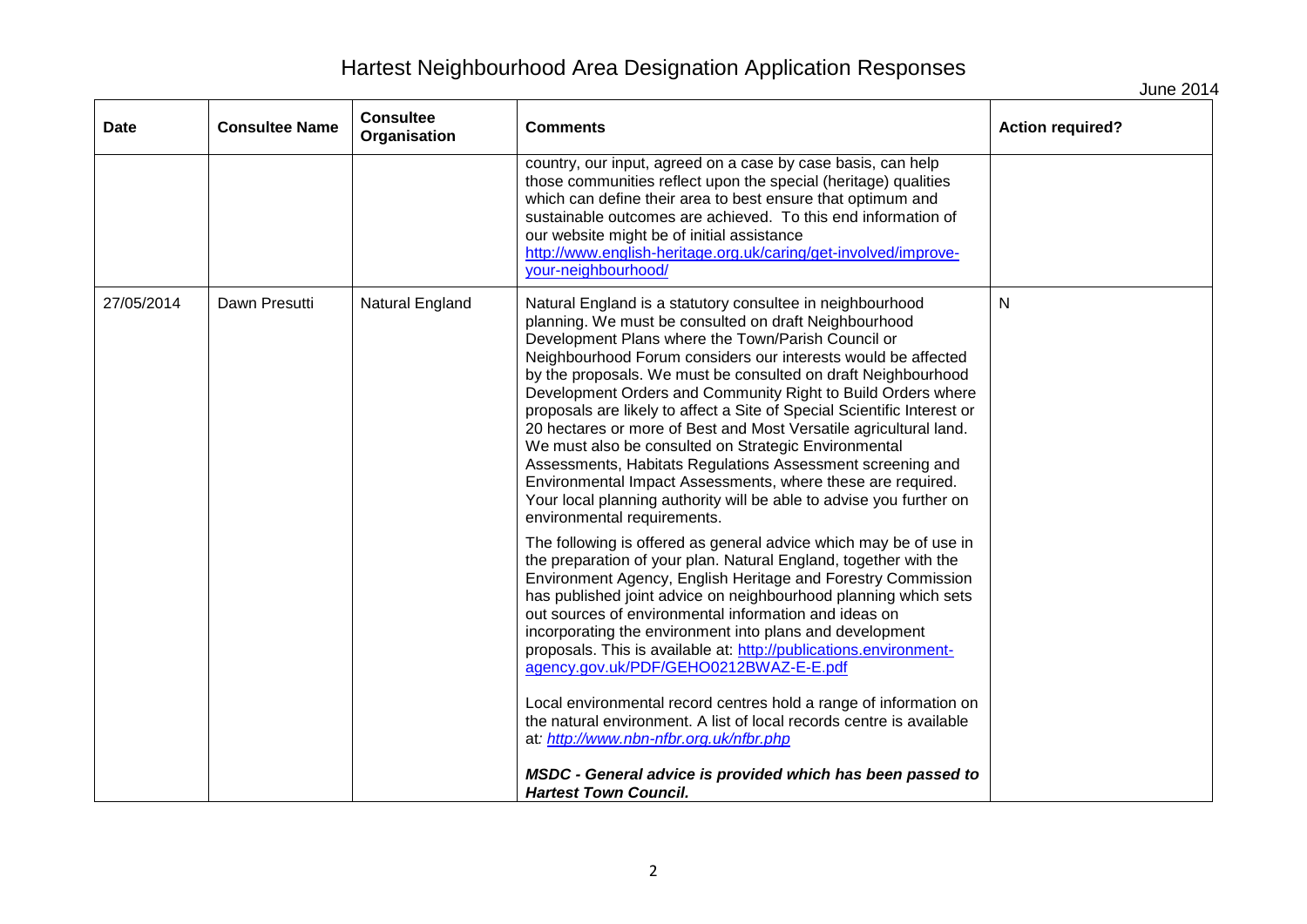June 2014

| Date       | <b>Consultee Name</b> | <b>Consultee</b><br>Organisation | <b>Comments</b>                                                                                                                                                                                                                                                                                                                                                                                                                                                                                                                                                                                                                                                                                                                                                                                                                                                                                                                                                                                                                                                                                                      | <b>Action required?</b>                                                                                                                                      |
|------------|-----------------------|----------------------------------|----------------------------------------------------------------------------------------------------------------------------------------------------------------------------------------------------------------------------------------------------------------------------------------------------------------------------------------------------------------------------------------------------------------------------------------------------------------------------------------------------------------------------------------------------------------------------------------------------------------------------------------------------------------------------------------------------------------------------------------------------------------------------------------------------------------------------------------------------------------------------------------------------------------------------------------------------------------------------------------------------------------------------------------------------------------------------------------------------------------------|--------------------------------------------------------------------------------------------------------------------------------------------------------------|
| 02/06/2014 | Mr H Hirst            | <b>Hartest Resident</b>          | Hartest is unsuitable for further housing of any description.                                                                                                                                                                                                                                                                                                                                                                                                                                                                                                                                                                                                                                                                                                                                                                                                                                                                                                                                                                                                                                                        | N – Issues to be considered<br>through the Neighbourhood<br>Plan process including<br>conformity with Babergh<br><b>District Council's Core</b><br>Strategy. |
| 03/06/2014 | James Cutting         | <b>Suffolk County</b><br>Council | Thank you for consulting Suffolk County Council on the matter of<br>designating a neighbourhood plan area for a future Hartest<br>Neighbourhood Plan. The County Council has no objection to the<br>area as proposed in your letter dated 22 April. However, as the<br>plan is developed, appropriate consideration will need to be given<br>to the impacts of proposals on other parishes in the locality.<br>The Plan may or may not impact on County Council service<br>responsibilities, depending on what the Parish Council is seeking<br>to achieve. If the Plan is likely to impact on any of the County<br>Council's services, such as transport or education (in particular),<br>we would welcome the opportunity to discuss the Parish Council's<br>proposals. Relevant County Council services include:<br>Highways and transport<br>Education (including pre-schools)<br>Surface Water Management<br>Social Care<br>Archaeology<br>Fire and rescue<br>Libraries<br>Waste Infrastructure<br>Please contact me or my colleague Robert Feakes via the contact<br>details above, if we can be of assistance | $\mathsf{N}$                                                                                                                                                 |